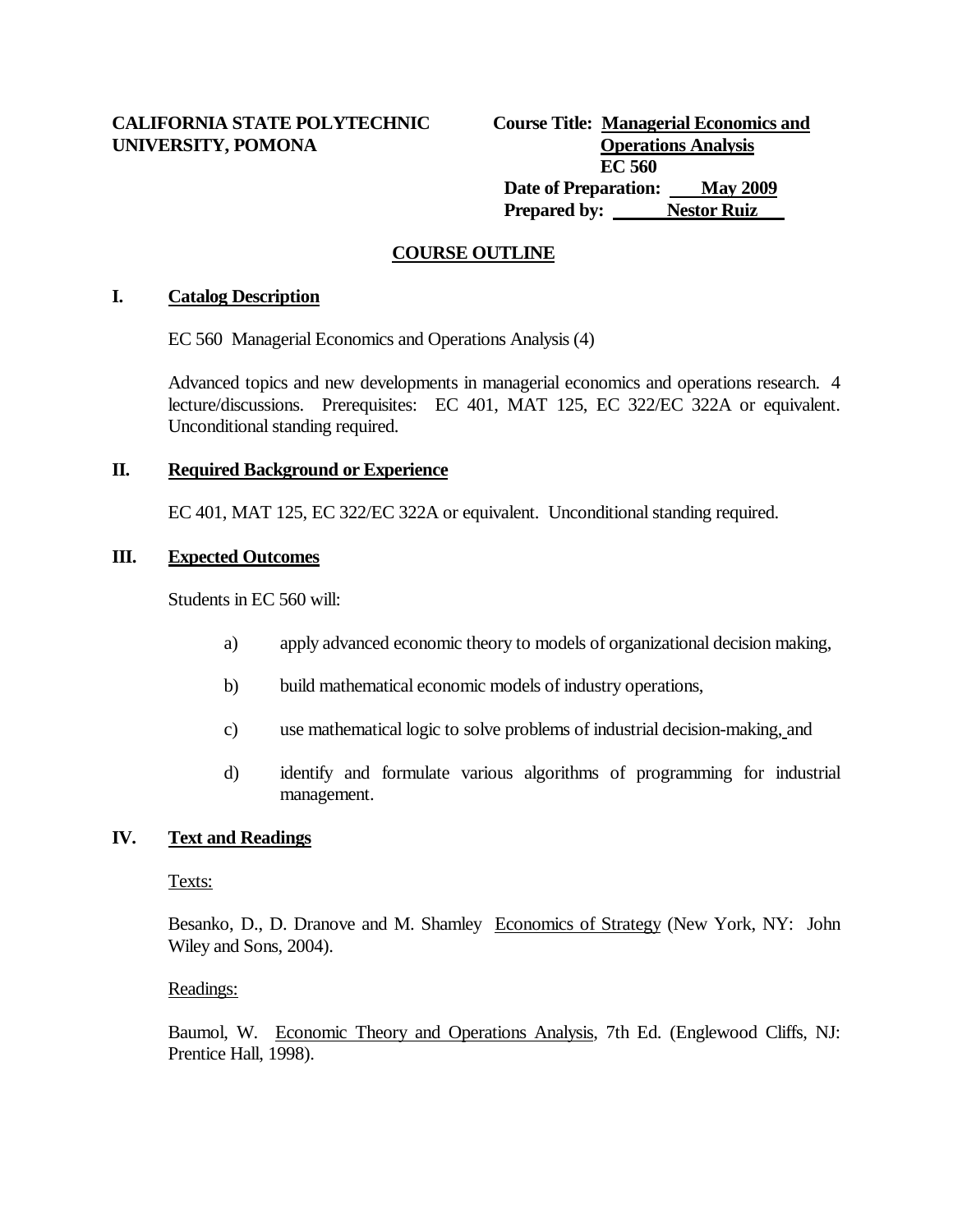Baya, M. R. Managerial Economics and Business Strategy (New York, NY: McGraw-Hill, Inc., 2007).

Pfaffenberger, P. and R. Walker Mathematical Programming for Economics and Business (Des Moines, IA: Iowa State University Press, 1989).

Taha, H. Operations Research: An Introduction, 8th Ed. (Englewood Cliff, NJ: Prentice Hall, 2006).

Wagner, S. Operations Research (Englewood Cliffs, NJ: Prentice Hall, 1992).

References:

American Economic Review Applied Economics Journal of the American Statistical Associations Journal of Industrial Economics Management Science Managerial Decision Economics

#### **V. Minimum Student Materials**

Textbooks, notebooks and access to assigned readings.

#### **VI. Minimum College Facilities**

Classroom suitable for lecture/discussions and student presentations equipped with audio-video and computer access. Library collection of current journals in the field. Computer lab with individual student workstations and SAS software.

#### **VII. Course Outline**

- A. Organizational Goals, Objectives and Implications
- B. Quantification of Fundamental Economic Concepts and Principles for Organizational Decision-Making
- C. Mathematical Models for Organizational Decision-Making
	- 1. Linear Programming Models